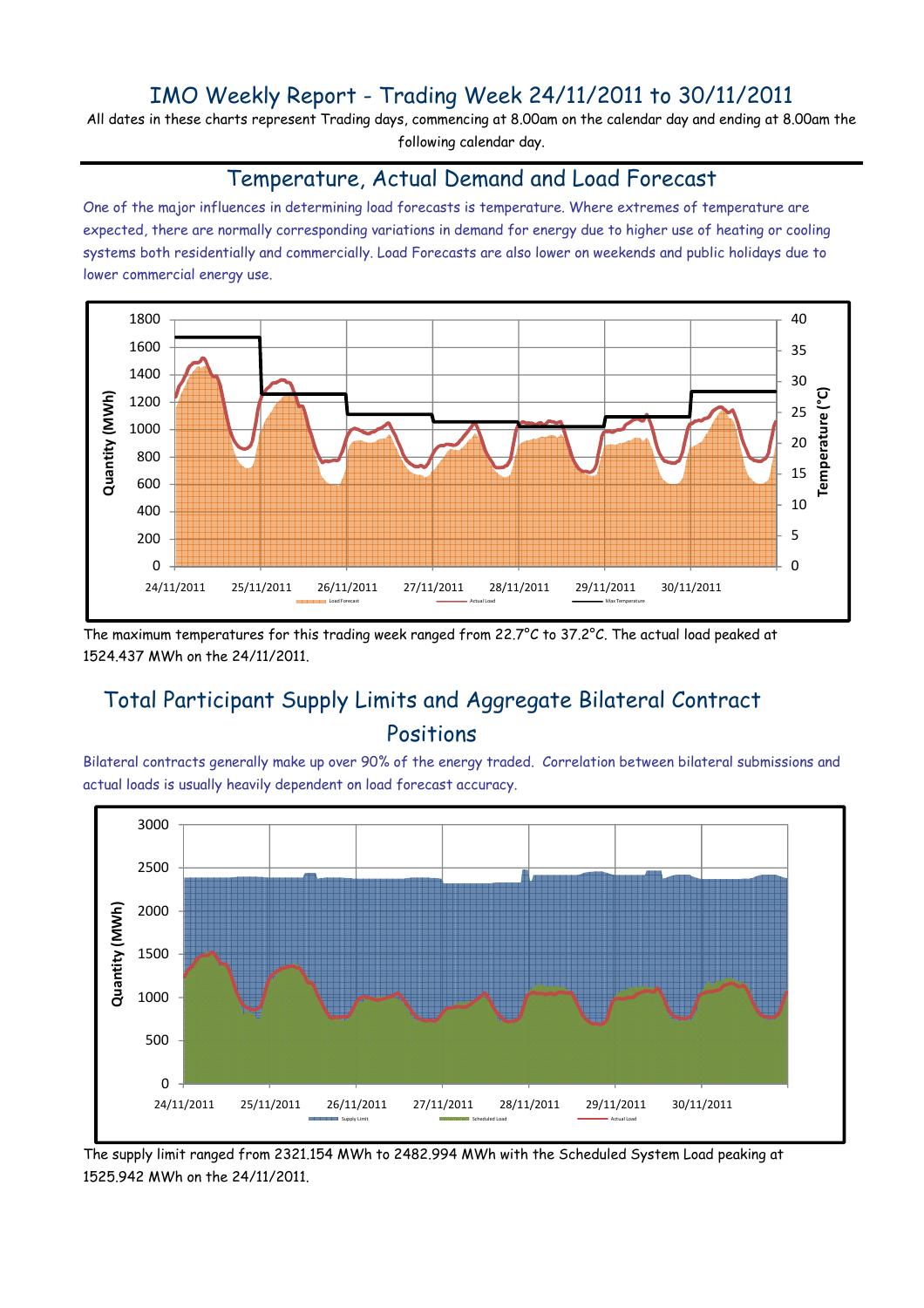## Net Balancing Market Trades

Bilateral contracts and STEM trading are generally based on the forecast energy requirements of Participants. When the forecast requirements are higher or lower than the actual requirements for a day, this Market energy must be bought and sold in the balancing mechanism. This graph shows the estimated net balancing trades.



The majority of the balancing activity this week occurred within Balancing Supply. The maximum balancing demand for the week reached 86.241 MWh on the 25/11/2011. The maximum balancing supply for the week reached -240.691 MWh on the 30/11/2011.

# Total Traded Energy

This chart represents a comparison between the total net energy that is traded in Bilateral Contracts, the STEM and the balancing mechanism. Balancing Supply represents cases in which the total contract position is greater than the demand and customers must supply energy back to balancing. Balancing Demand represents cases in which the total contract position is less than the demand and customers must purchase energy from balancing.



Total balancing supply equalled -33595.02 MWh whereas total balancing demand equalled 489.52 MWh. The Total STEM Traded quantity was 20291.398 MWh, with the STEM Clearing Quantity ranging between 4.458 MWh and 149.51 MWh.